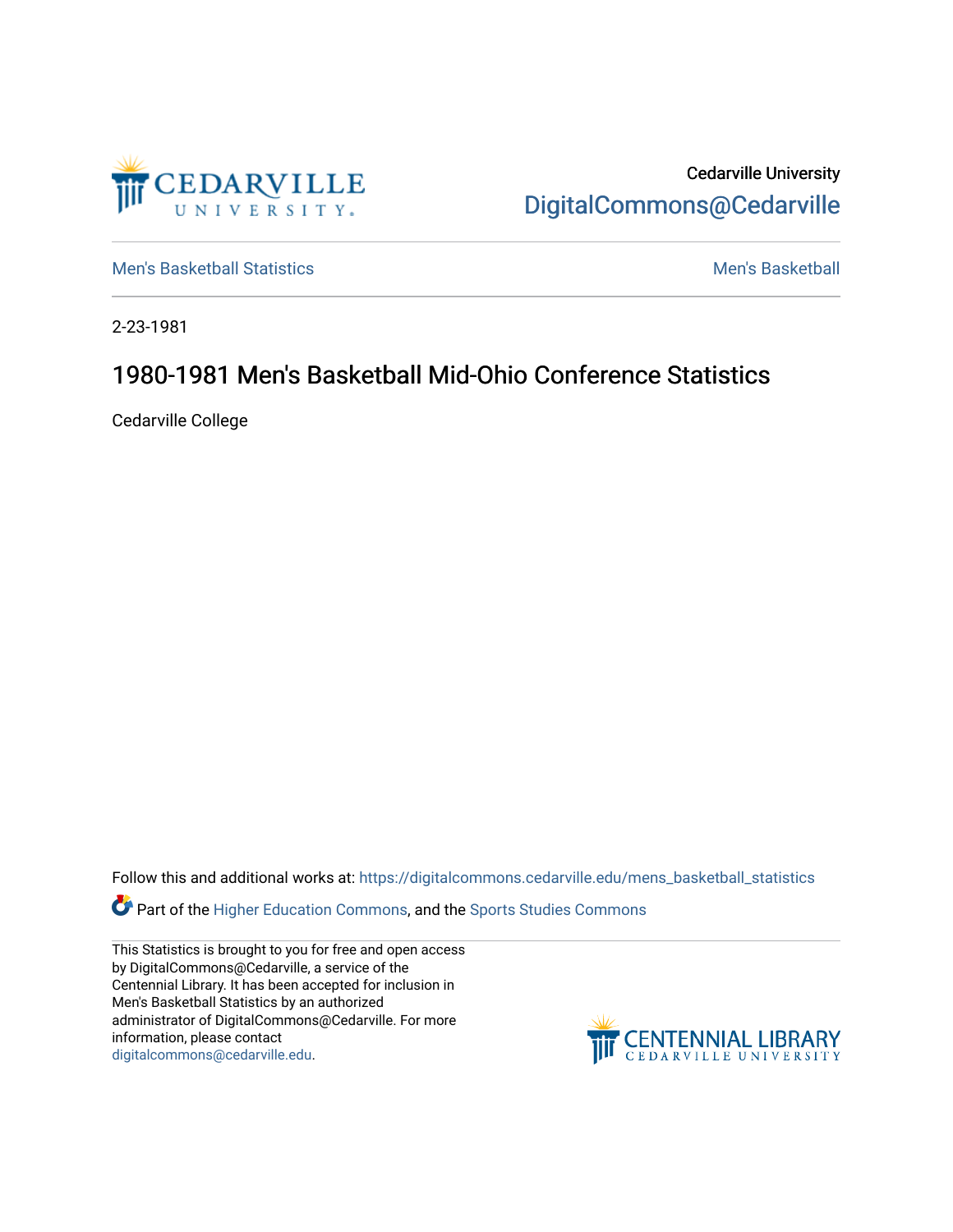### FINAL MID-OHIO CONFERENCE BASKETBALL STATISTICS

|                                                                                                                                                                                                                 | MOC Record<br>W                                                                        | $\rm L$                                                            | Overall Record<br>W                                               | L                                                                             |                                                                              | Offensive<br>Average                                                                                                 | Defensive<br>Average                                                                                                                                                                    | FG%                                                          | FT%                                                          |                                                                    | Rebound<br>Percentage                                                        |
|-----------------------------------------------------------------------------------------------------------------------------------------------------------------------------------------------------------------|----------------------------------------------------------------------------------------|--------------------------------------------------------------------|-------------------------------------------------------------------|-------------------------------------------------------------------------------|------------------------------------------------------------------------------|----------------------------------------------------------------------------------------------------------------------|-----------------------------------------------------------------------------------------------------------------------------------------------------------------------------------------|--------------------------------------------------------------|--------------------------------------------------------------|--------------------------------------------------------------------|------------------------------------------------------------------------------|
| CEDARVILLE<br>RIO GRANDE<br>MALONE<br><b>WALSH</b><br><b>URBANA</b><br>TIFFIN<br>MOUNT VERNON<br>OHIO DOMINICAN                                                                                                 | 13<br>10<br>9<br>9<br>$\overline{7}$<br>5<br>$\overline{\mathbf{3}}$<br>$\overline{0}$ | $\mathbf{1}$<br>4<br>5<br>5<br>$\overline{7}$<br>9<br>11<br>14     | 22<br>16<br>14<br>13<br>15<br>9<br>6<br>$\overline{c}$            | $\overline{\mathbf{3}}$<br>12<br>11<br>17<br>14<br>16<br>20<br>2 <sub>0</sub> |                                                                              | 84.2<br>81.0<br>86.7<br>70.0<br>81.8<br>82.3<br>81.9<br>60.9                                                         | 75.1<br>78.5<br>82.7<br>70.0<br>78.1<br>80.9<br>89.8<br>74.3                                                                                                                            | 51.3<br>49.7<br>51.8<br>44.0<br>49.2<br>51.8<br>45.8<br>45.0 | 71.7<br>62.2<br>76.6<br>73.0<br>68.2<br>64.0<br>73.6<br>67.5 |                                                                    | 50.9<br>58.0<br>50.8<br>50.0<br>50.7<br>----<br>47.2                         |
| <b>SCORING LEADERS</b>                                                                                                                                                                                          | G                                                                                      | ${\mathbb F} {\mathbf G}$                                          | FT                                                                | TP                                                                            | <b>AVG</b>                                                                   |                                                                                                                      | REBOUNDING LEADERS                                                                                                                                                                      |                                                              | G                                                            | <b>REB</b>                                                         | AVG.                                                                         |
| (C)<br>Eric Mounts<br>Ron Wilczak<br>(M)<br><b>Glen Noggle</b><br>(MV)<br>Jeff Madden (MV)<br>Mike Rengert (U)<br>Ed Yarborough (M)<br>Tim Cornely (MV)<br>Mark Womack (C)<br>Art Jordan (T)<br>Tony Harvey (W) | 25<br>25<br>26<br>16<br>29<br>25<br>16<br>25<br>25<br>28                               | 285<br>281<br>237<br>142<br>219<br>191<br>113<br>192<br>182<br>169 | 133<br>99<br>145<br>41<br>128<br>81<br>69<br>53<br>342<br>99      | 703<br>661<br>619<br>325<br>562<br>462<br>295<br>437<br>419<br>437            | 28.1<br>26.4<br>23.8<br>20.3<br>19.4<br>18.5<br>18.4<br>17.5<br>17.4<br>15.6 | Tim Cornely                                                                                                          | Ron Wilczak (M)<br>Jeff Madden (MV)<br>Mike Rengert (U)<br>Lonnell Currie<br>(U)<br>Joe Graboski (T)<br>Tom Coffman (M)<br>Tom Dorsey (RG)<br>Drew Baker (C)<br>Bruce Rogan (T)<br>(MV) |                                                              | 25<br>16<br>29<br>25<br>25<br>22<br>28<br>13<br>15<br>16     | 270<br>162<br>273<br>226<br>208<br>180<br>230<br>100<br>113<br>119 | 10.8<br>10.1<br>9.4<br>9.0<br>8.3<br>8.2<br>8.2<br>7.7<br>7.5<br>7.4         |
| FIELD GOAL %                                                                                                                                                                                                    |                                                                                        | G                                                                  | FG                                                                | FGA                                                                           | PCT.                                                                         | FREE THROW %                                                                                                         |                                                                                                                                                                                         | G                                                            | FT                                                           | <b>FTA</b>                                                         | PCT.                                                                         |
| Drew Baker (C)<br>Jeff Madden (MV)<br>Ron Wilczak (M)<br>Tom Dorsey (RG)<br>Mark Womack (C)<br>Tom Coffman (M)<br>Ed Yarborough (M)<br>Lonnell Currie (U)<br>Frank Cardo (T)<br>Joe Graboski (T)                |                                                                                        | 13<br>16<br>25<br>28<br>25<br>22<br>25<br>25<br>25<br>25           | 61<br>142<br>281<br>156<br>192<br>135<br>191<br>156<br>143<br>122 | 101<br>238<br>473<br>264<br>334<br>240<br>345<br>284<br>261<br>227            | 60.4<br>59.6<br>59.4<br>59.1<br>57.5<br>56.3<br>55.4<br>54.9<br>54.0<br>53.7 | Tony Harvey<br><b>Glen Noggle</b><br>Jim Nowicki<br><b>Eric Mounts</b><br>Ron Wilczak<br>Tim Cornely<br>Mike Rengert | Mark Womack (C)<br>(W)<br>(MV)<br>Willie Flunoy (U)<br>OD)<br>$\mathcal{C}$ )<br>(M)<br>(MV)<br>(U)<br>Ed Yarborough (M)                                                                | 25<br>28<br>26<br>29<br>22<br>25<br>25<br>16<br>29<br>25     | 53<br>99<br>145<br>84<br>45<br>133<br>99<br>69<br>128<br>81  | 62<br>121<br>177<br>103<br>56<br>168<br>126<br>88<br>166<br>105    | 85.5<br>82.0<br>81.9<br>81.6<br>80.3<br>79.2<br>78.6<br>78.4<br>77.1<br>77.1 |

Malone 90, Tiffin 82\* Tue - Central State @ Cedarville Cedarville  $91$ , Rio Grande 90 (OT)\* Findlay @ Urbana Cedarville  $91$ , Rio Grande 90 (OT)\* Walsh 93, Ohio Dominican 76\* Urbana 102, Mount Vernon 94\* Malone 80, Walsh 69 (MOC tourney) Urbana 78, Cedarville 74 (MOC tourney) Urbana 88, Malone 79 (MOC tourney) \*Conference games

# IAST WEEK'S SCORES THIS WEEK'S GAMES

 $2/23/81$